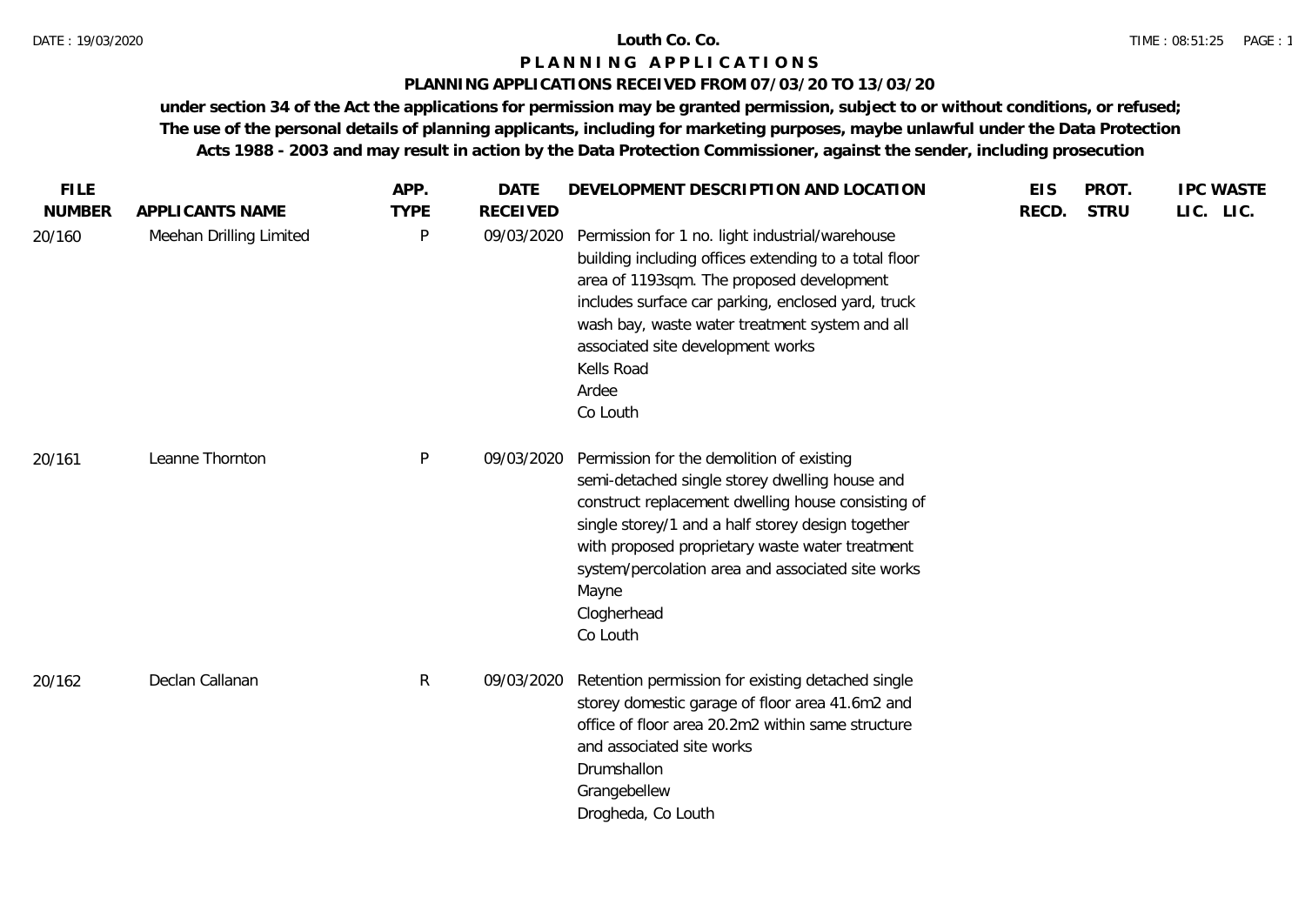# **PLANNING APPLICATIONS RECEIVED FROM 07/03/20 TO 13/03/20**

| <b>FILE</b>   |                        | APP.        | <b>DATE</b>     | DEVELOPMENT DESCRIPTION AND LOCATION                                                                                                                                                                                                                                                                                                                                                                            | <b>EIS</b> | PROT.       | <b>IPC WASTE</b> |
|---------------|------------------------|-------------|-----------------|-----------------------------------------------------------------------------------------------------------------------------------------------------------------------------------------------------------------------------------------------------------------------------------------------------------------------------------------------------------------------------------------------------------------|------------|-------------|------------------|
| <b>NUMBER</b> | APPLICANTS NAME        | <b>TYPE</b> | <b>RECEIVED</b> |                                                                                                                                                                                                                                                                                                                                                                                                                 | RECD.      | <b>STRU</b> | LIC. LIC.        |
| 20/163        | Keith Duffy            | P           | 09/03/2020      | Permission for alterations and upgrading of existing<br>site entrance and all associated site development<br>works and services<br><b>Green Willows</b><br>Carrickmacross Road<br>Dundalk, Co Louth                                                                                                                                                                                                             |            |             |                  |
| 20/164        | Enda & Patricia Callan | P           | 09/03/2020      | Permission for the demolition of an existing dwelling<br>house. Construction of a dwelling house, waste<br>water treatment system and associated site<br>development works<br>Gibstown<br>Ardee Road<br>Dundalk, Co Louth                                                                                                                                                                                       |            |             |                  |
| 20/165        | Tom & Kathy Maher      | P           | 10/03/2020      | Permission for (1) The change of use of a detached<br>domestic garage to a family (granny) flat. (2)<br>Upgrade works to the existing waste water treatment<br>plant consisting of a new percolation area (3)<br>Construction of a new domestic garage ancillary to<br>the main house (4) Widening of existing entrance<br>gates and all associated site works<br>"Neadin"<br>Tullydonnell<br>Dunleer, Co Louth |            |             |                  |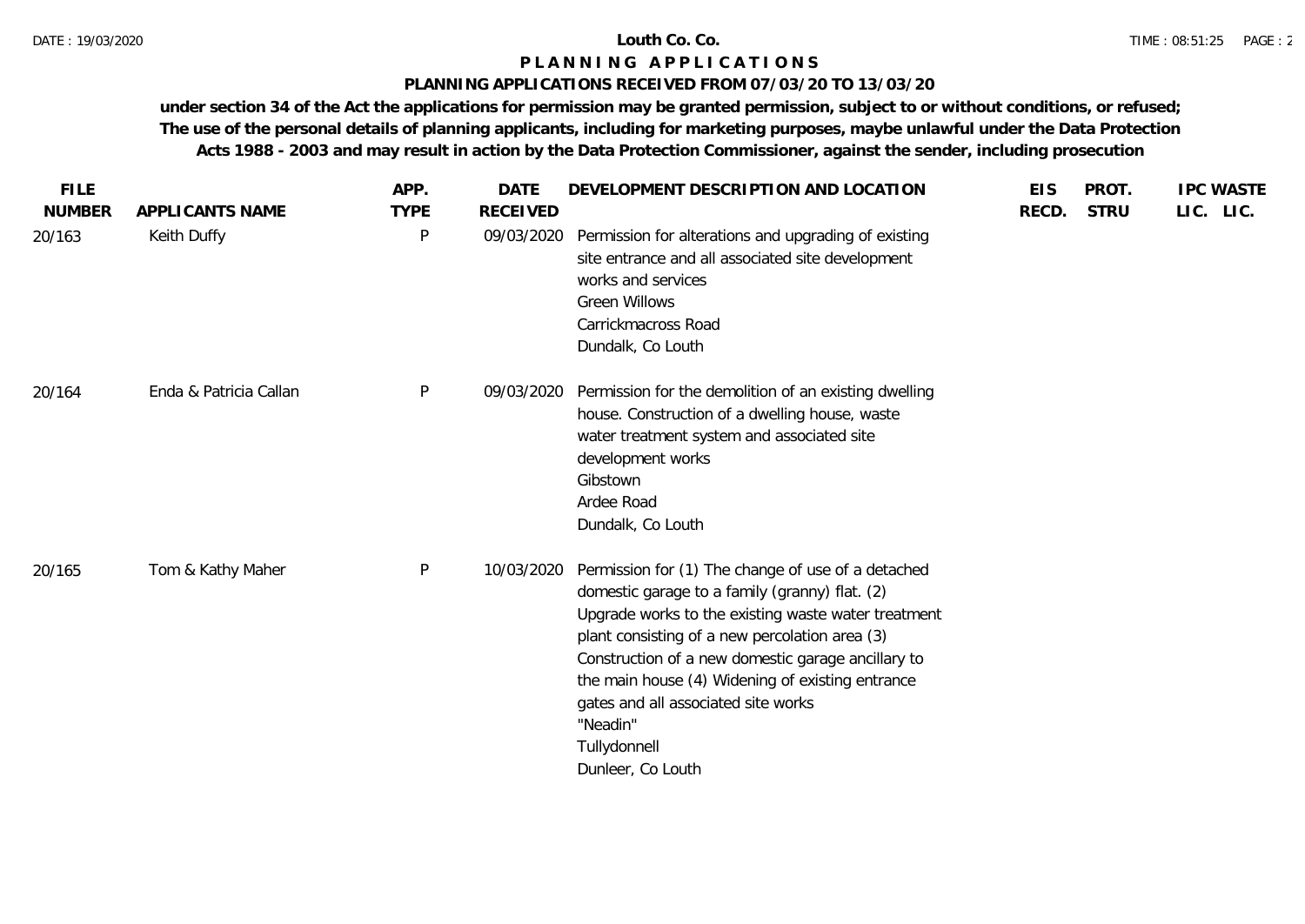# **PLANNING APPLICATIONS RECEIVED FROM 07/03/20 TO 13/03/20**

| <b>FILE</b>   |                            | APP.         | <b>DATE</b>     | DEVELOPMENT DESCRIPTION AND LOCATION                                                                                                                                                                                                                                                                                                                                                                                                                                                                                                                                                   | <b>EIS</b> | PROT.       | <b>IPC WASTE</b> |
|---------------|----------------------------|--------------|-----------------|----------------------------------------------------------------------------------------------------------------------------------------------------------------------------------------------------------------------------------------------------------------------------------------------------------------------------------------------------------------------------------------------------------------------------------------------------------------------------------------------------------------------------------------------------------------------------------------|------------|-------------|------------------|
| <b>NUMBER</b> | APPLICANTS NAME            | <b>TYPE</b>  | <b>RECEIVED</b> |                                                                                                                                                                                                                                                                                                                                                                                                                                                                                                                                                                                        | RECD.      | <b>STRU</b> | LIC. LIC.        |
| 20/166        | Maureen Johnston           | $\mathsf{P}$ | 10/03/2020      | Permission for the change of use from Church to<br>Chapel of Ease to include use as a wedding<br>venue/reception area including the serving of food<br>by outside caterers, community centre and meeting<br>room, to include alterations to existing WC area,<br>installation of fire alarm system, emergency lighting<br>and signage and all associated site works at<br>Carlingford Presbyterian Church which is a protected<br>structure within the Louth County Development Plan<br>2015-2021, Ref. ID LHS005-057, NIAH No.<br>13825052<br>Newry Street<br>Carlingford<br>Co Louth |            | Y           |                  |
| 20/167        | Colm and Julie-Ann Carolan | $\mathsf{R}$ | 10/03/2020      | Retention permission for a domestic garage located<br>to the southwest of the existing dwelling house,<br>boundary wall treatment along the southwest of the<br>property and all associated site development works<br>Milestone House<br>Grange Road<br>Knockbridge, Co Louth                                                                                                                                                                                                                                                                                                          |            |             |                  |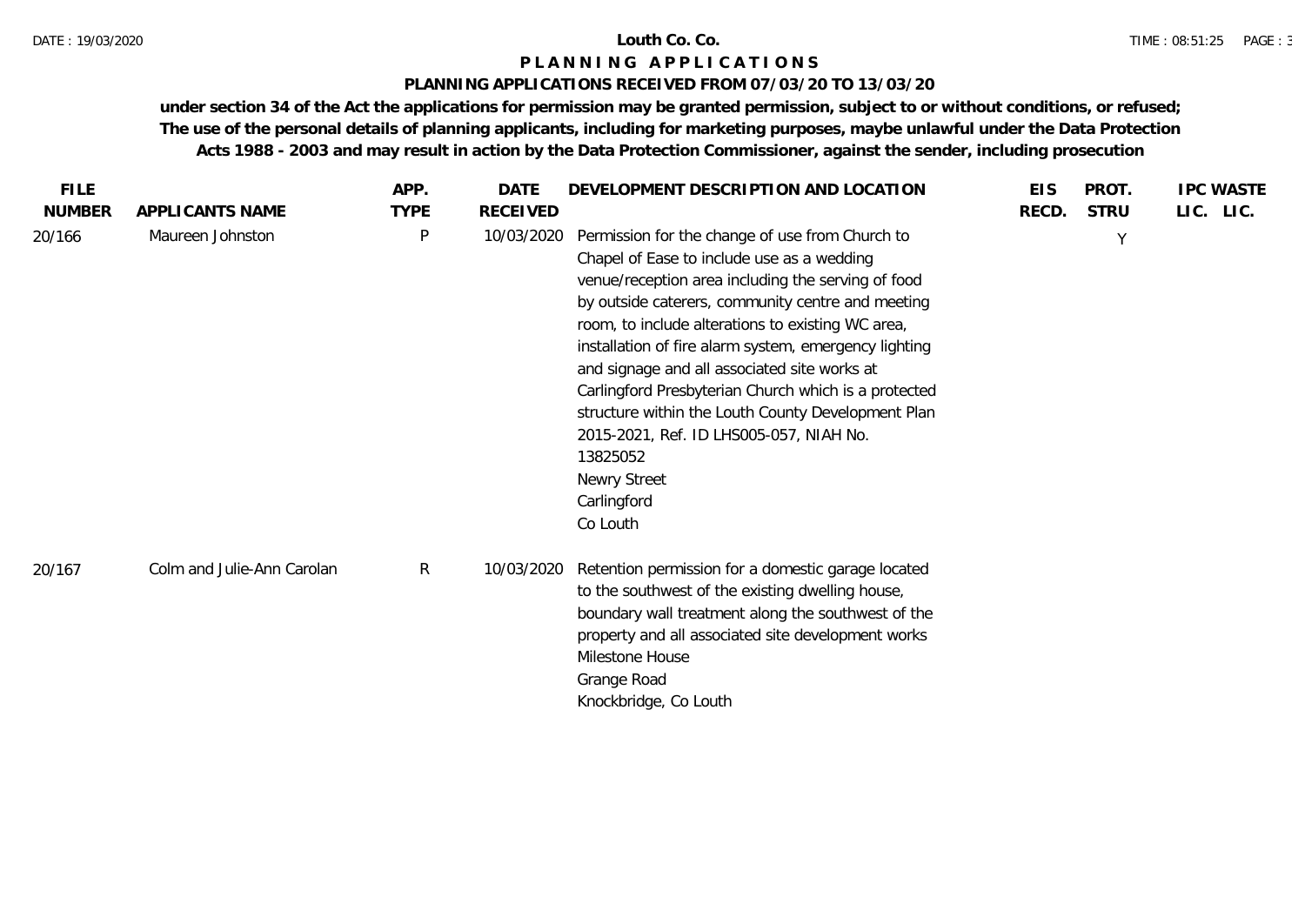# **PLANNING APPLICATIONS RECEIVED FROM 07/03/20 TO 13/03/20**

| <b>FILE</b>   |                       | APP.        | <b>DATE</b>     | DEVELOPMENT DESCRIPTION AND LOCATION                                                                                                                                                                                                                                                                                                                                                                                                                                                                                                                                                                                                 | <b>EIS</b> | PROT.       | <b>IPC WASTE</b> |
|---------------|-----------------------|-------------|-----------------|--------------------------------------------------------------------------------------------------------------------------------------------------------------------------------------------------------------------------------------------------------------------------------------------------------------------------------------------------------------------------------------------------------------------------------------------------------------------------------------------------------------------------------------------------------------------------------------------------------------------------------------|------------|-------------|------------------|
| <b>NUMBER</b> | APPLICANTS NAME       | <b>TYPE</b> | <b>RECEIVED</b> |                                                                                                                                                                                                                                                                                                                                                                                                                                                                                                                                                                                                                                      | RECD.      | <b>STRU</b> | LIC. LIC.        |
| 20/168        | <b>Creative Spark</b> | P           | 11/03/2020      | Permission for an extension to our existing building<br>to include a new fabrication laboratory facility (fab<br>lab), additional office accommodation, a new<br>entrance area with café facility, ancillary<br>accommodation, 45 no. additional car parking<br>spaces and all associated site development works<br><b>Creative Spark</b><br>Clontygora Drive<br>Muirhevnamore, Dundalk<br>Co Louth                                                                                                                                                                                                                                  |            |             |                  |
| 20/169        | Wakeword Limited      | P           | 11/03/2020      | Permission for alterations to development permitted<br>under planning ref. 16/722 and amended under<br>planning ref. 18/897 and will include replacement of<br>7 no. 4 bedroom dwellings numbered 20-26 and 10<br>no. 3 bedroom dwellings numbered 27 to 36 under<br>planning ref. 18/897 with 35 dwelling houses<br>including 7 no. detached 4 bedroom houses, 20 no.<br>semi-detached 3 bedroom houses, 4 no. end-terrace<br>3 bedroom houses, 2 no. semi-detached 2 bedroom<br>houses, 2 no. mid-terrace 2 bedroom houses and<br>any associated site works<br>Balfeddock Manor<br><b>Baltray Road</b><br>Termonfeckin<br>Co Louth |            |             |                  |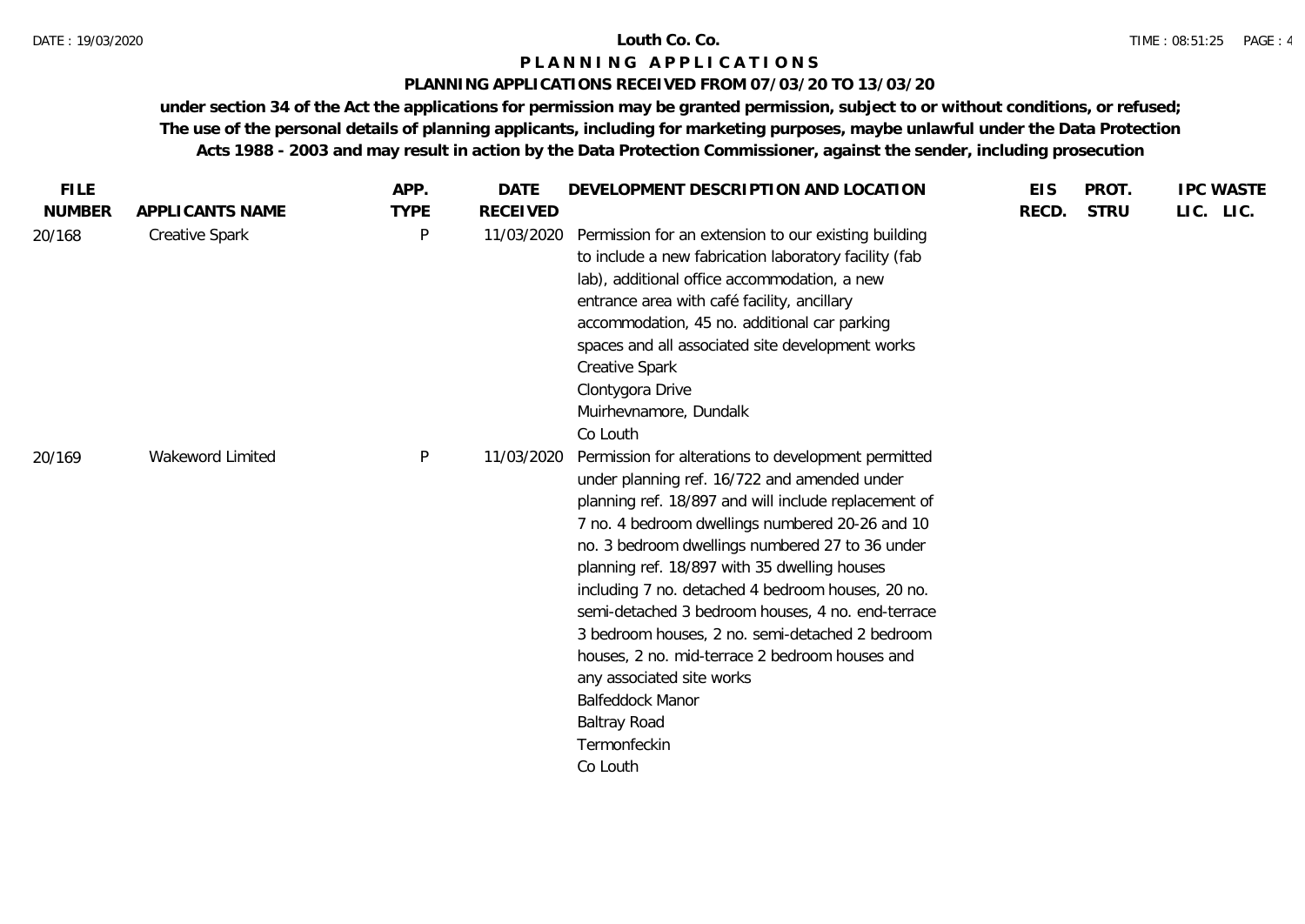# **PLANNING APPLICATIONS RECEIVED FROM 07/03/20 TO 13/03/20**

| <b>FILE</b>   |                        | APP.        | <b>DATE</b>     | DEVELOPMENT DESCRIPTION AND LOCATION                                                                                                                                                                                                                                      | <b>EIS</b> | PROT.       | <b>IPC WASTE</b> |
|---------------|------------------------|-------------|-----------------|---------------------------------------------------------------------------------------------------------------------------------------------------------------------------------------------------------------------------------------------------------------------------|------------|-------------|------------------|
| <b>NUMBER</b> | APPLICANTS NAME        | <b>TYPE</b> | <b>RECEIVED</b> |                                                                                                                                                                                                                                                                           | RECD.      | <b>STRU</b> | LIC. LIC.        |
| 20/170        | Noel McMahon           | P           | 11/03/2020      | Permission for a dwelling house, wastewater<br>treatment system/polishing filter and all associated<br>site development works<br>Newtownbabe<br>Ardee Road<br>Dundalk<br>Co Louth                                                                                         |            |             |                  |
| 20/171        | Kyle and Nicola Morgan | P           | 11/03/2020      | Permission for the addition of a toilet and the<br>installation of a new waste water treatment system<br>at an existing domestic garage<br>Dromena<br>Dromiskin<br>Co Louth                                                                                               |            |             |                  |
| 20/172        | James & Emma Kennedy   | P           | 11/03/2020      | Permission for new shed to rear garden of existing<br>dwelling and all associated site work<br>35 Blackbush Avenue<br>Bryanstown<br>Drogheda<br>Co Louth                                                                                                                  |            |             |                  |
| 20/173        | SAEK Ltd.              | P           | 11/03/2020      | Permission for the demolition of rear toilets and<br>store, internal alterations, construction of rear<br>extension for living accommodation, elevational<br>changes and all associated site works<br>"Ian Cottage"<br>26 Dowdallshill, Newry Road<br>Dundalk<br>Co louth |            |             |                  |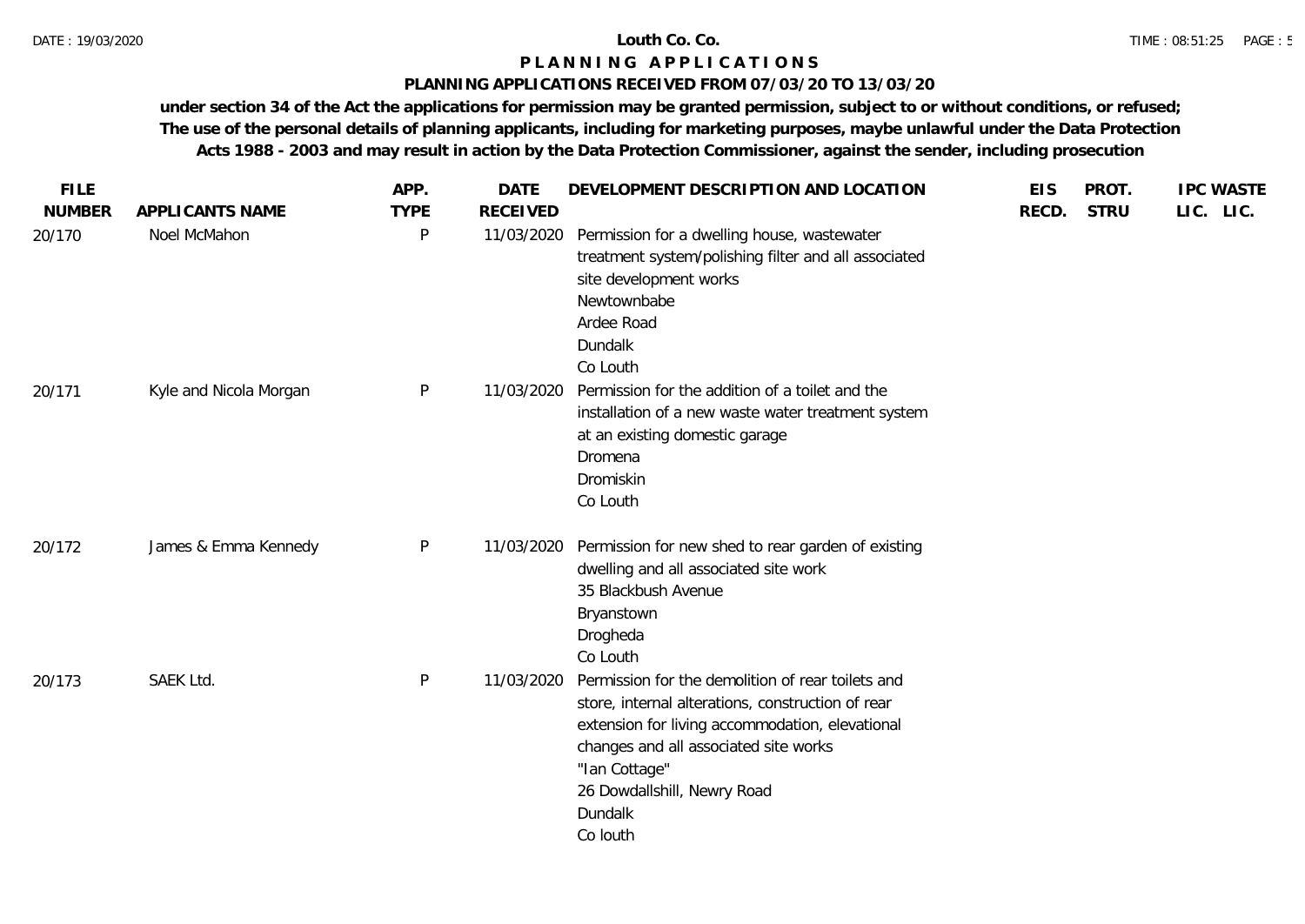# **PLANNING APPLICATIONS RECEIVED FROM 07/03/20 TO 13/03/20**

| <b>FILE</b>   |                                                       | APP.        | DATE       | DEVELOPMENT DESCRIPTION AND LOCATION                                                                                                                                                                                                                                                                                                                                         | <b>EIS</b> | <b>PROT</b> | <b>IPC WASTE</b> |
|---------------|-------------------------------------------------------|-------------|------------|------------------------------------------------------------------------------------------------------------------------------------------------------------------------------------------------------------------------------------------------------------------------------------------------------------------------------------------------------------------------------|------------|-------------|------------------|
| <b>NUMBER</b> | APPLICANTS NAME                                       | <b>TYPE</b> | RECEIVED   |                                                                                                                                                                                                                                                                                                                                                                              | RECD.      | <b>STRU</b> | LIC. LIC.        |
| 20/174        | <b>RTE Transmission Network</b><br>DAC Trading as 2RN | P           | 12/03/2020 | Permission for the continuation of use for a 30<br>metre high latticework support tower with associated<br>equipment attached using an existing access at RTE<br>Transmission Station, subsequent to a conditional<br>decision to grant permission for the development by<br>An Bord Pleanála reference PL15.244618<br>Clermont Carn<br>Ravensdale Park<br>Dundalk, Co Louth |            |             |                  |
| 20/175        | Roche Emmets                                          | R           | 12/03/2020 | Retention permission for the change of use from a<br>machinery store to a fitness suite and associated site<br>development works<br>Pairc De Roiste<br>Rathduff<br>Co Louth                                                                                                                                                                                                  |            |             |                  |
| 20/176        | $\cdots$                                              | P           | 12/03/2020 | SHD, Stage 2, PP REF                                                                                                                                                                                                                                                                                                                                                         |            |             |                  |
|               |                                                       |             |            | $\sim$                                                                                                                                                                                                                                                                                                                                                                       |            |             |                  |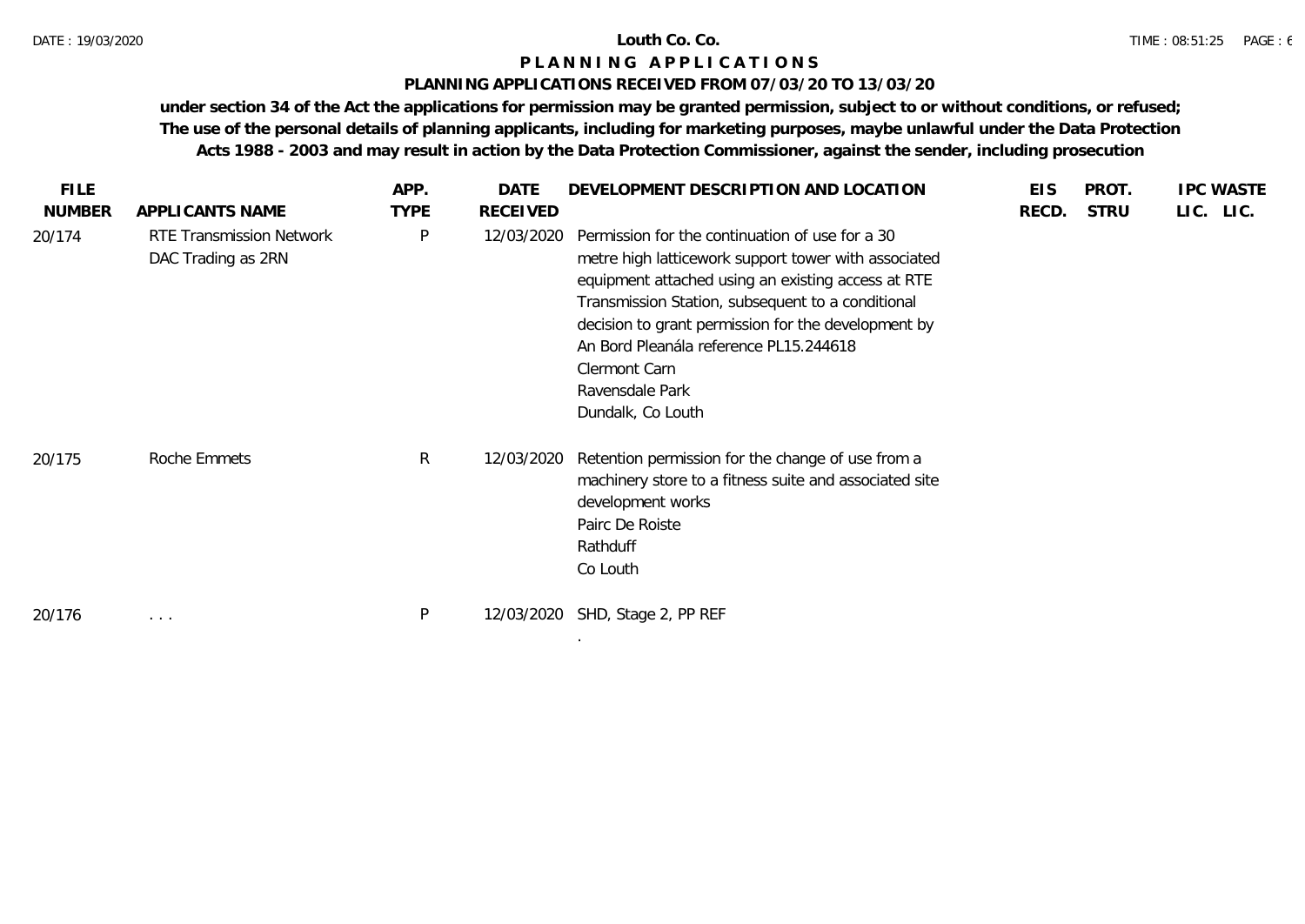# **PLANNING APPLICATIONS RECEIVED FROM 07/03/20 TO 13/03/20**

| <b>FILE</b>             |                                    | APP.             | <b>DATE</b>                   | DEVELOPMENT DESCRIPTION AND LOCATION                                                                                                                                                                                                                | <b>EIS</b> | PROT.       | <b>IPC WASTE</b> |
|-------------------------|------------------------------------|------------------|-------------------------------|-----------------------------------------------------------------------------------------------------------------------------------------------------------------------------------------------------------------------------------------------------|------------|-------------|------------------|
| <b>NUMBER</b><br>20/177 | APPLICANTS NAME<br>William Bradley | <b>TYPE</b><br>P | <b>RECEIVED</b><br>13/03/2020 | Permission for development will consist of<br>demolition, alteration, refurbishment and extension<br>to the existing dwelling as well as the conversion                                                                                             | RECD.      | <b>STRU</b> | LIC. LIC.        |
|                         |                                    |                  |                               | and extension of the existing dwelling to provide<br>ancillary accommodation to the main dwelling. the<br>proposal will also involve extension of the existing<br>curtilage to the rear<br>Nucella Lodge<br>Knocknagoran Omeath<br>Dundalk Co Louth |            |             |                  |
| 20/178                  | <b>Richard Mc Guinness</b>         | $\mathsf{P}$     | 13/03/2020                    | Permission for development of the construction of a<br>new two-storey and part single storey dwelling<br>house detached garage waste water treatment<br>system<br>Glebe<br>Ardee<br>Co louth                                                        |            |             |                  |
| 20/179                  | John Kennedy Maxol                 | $\mathsf{R}$     | 13/03/2020                    | Retention permission is sought for development<br>consisting of a single storey solid fuel (7sq m gross<br>floor area) and associated signage (0.11sq m)<br>Maxol Seaview service station<br>Avenue Road<br>Dundalk Co Louth                        |            |             |                  |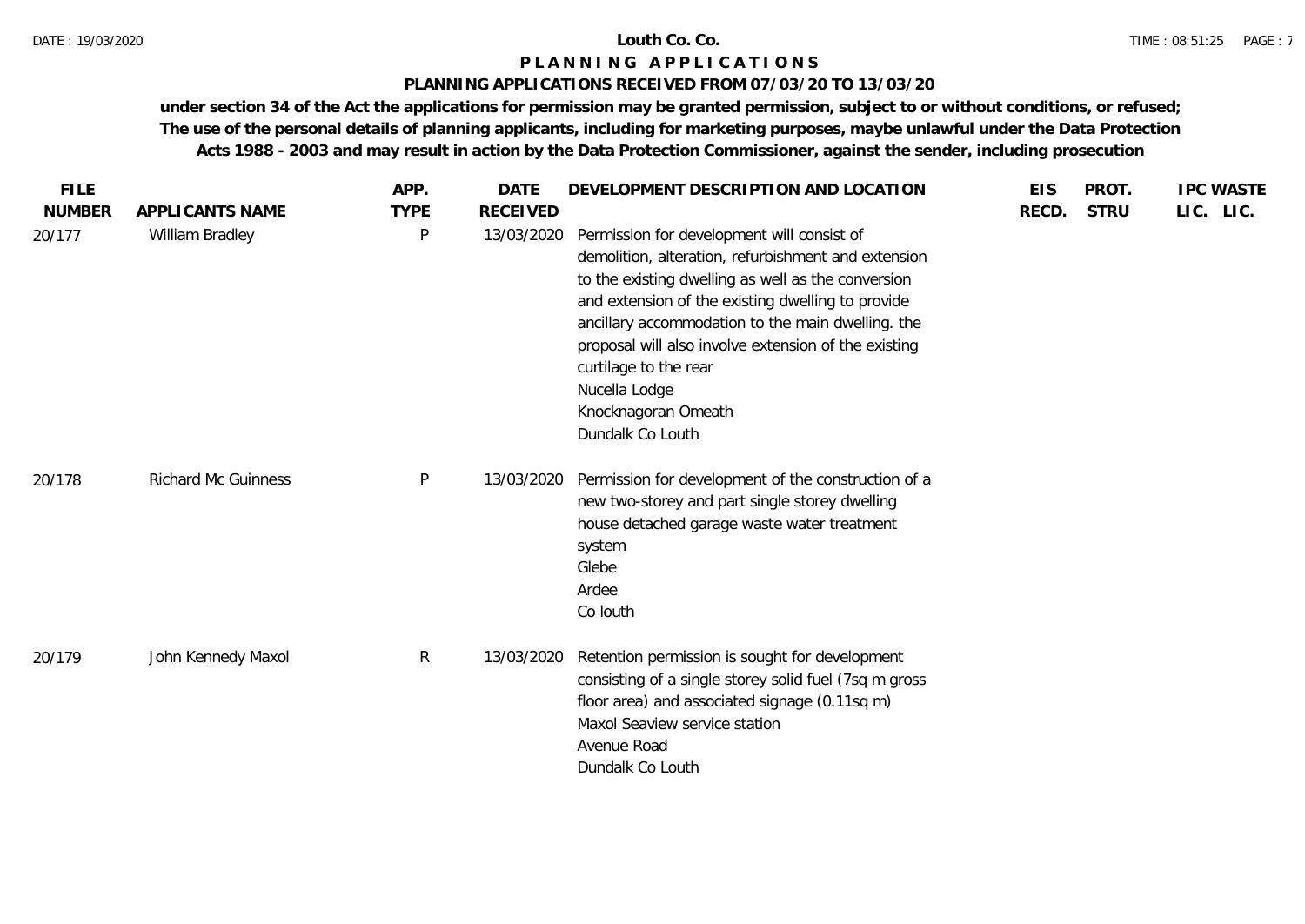# **PLANNING APPLICATIONS RECEIVED FROM 07/03/20 TO 13/03/20**

| <b>FILE</b><br><b>NUMBER</b> | APPLICANTS NAME                                        | APP.<br><b>TYPE</b> | <b>DATE</b><br><b>RECEIVED</b> | DEVELOPMENT DESCRIPTION AND LOCATION                                                                                                                                                                                                                                                                                                                                                                                                                                                                      | <b>EIS</b><br>RECD. | PROT.<br><b>STRU</b> | <b>IPC WASTE</b><br>LIC. LIC. |
|------------------------------|--------------------------------------------------------|---------------------|--------------------------------|-----------------------------------------------------------------------------------------------------------------------------------------------------------------------------------------------------------------------------------------------------------------------------------------------------------------------------------------------------------------------------------------------------------------------------------------------------------------------------------------------------------|---------------------|----------------------|-------------------------------|
| 20/180                       | Applus Car Testing Service<br>Ltd                      | P                   | 13/03/2020                     | Permission fro the development at their existing<br>facility. the development will consist of the internal<br>modification to the existing offices, waiting area,<br>toilets and canteen, and construction of new waiting<br>reception area, toilets, store, at ground floor level<br>and new first floor mezzanine extension consisting of<br>staff canteen, store and open plan area(103.2sq m)<br>together with all associated site works<br>Coes Road Industrial Est<br>Coes Road Dundalk<br>Co Louth |                     |                      |                               |
| 20/181                       | Peter Sheilds Applus<br><b>Inspection Services Ltd</b> | P                   | 13/03/2020                     | Permission for development at their existing facility.<br>The development will consist of the internal<br>modification to existing offices, waiting area, toilets<br>and canteen, store and open plan area (103.2sq m)<br>together with all associated site works<br>M1 Industrial Estate<br>Donore Road<br>Drogheda Co Louth                                                                                                                                                                             |                     |                      |                               |
| 20/182                       | Digiweb Limited Clyde Real<br>Estate SSC Ltd           | P                   | 13/03/2020                     | Permission for development that consists of: the<br>amalgamation of units 2-5 on the ground floor<br>(370m2), the amalgamation of units 6-9 on the first<br>floor (346m2) and the construction of single storey<br>building (124m2) & associated ancillary site works<br>Finnibair Industrial Est<br>Dundalk<br>Co Louth                                                                                                                                                                                  |                     |                      |                               |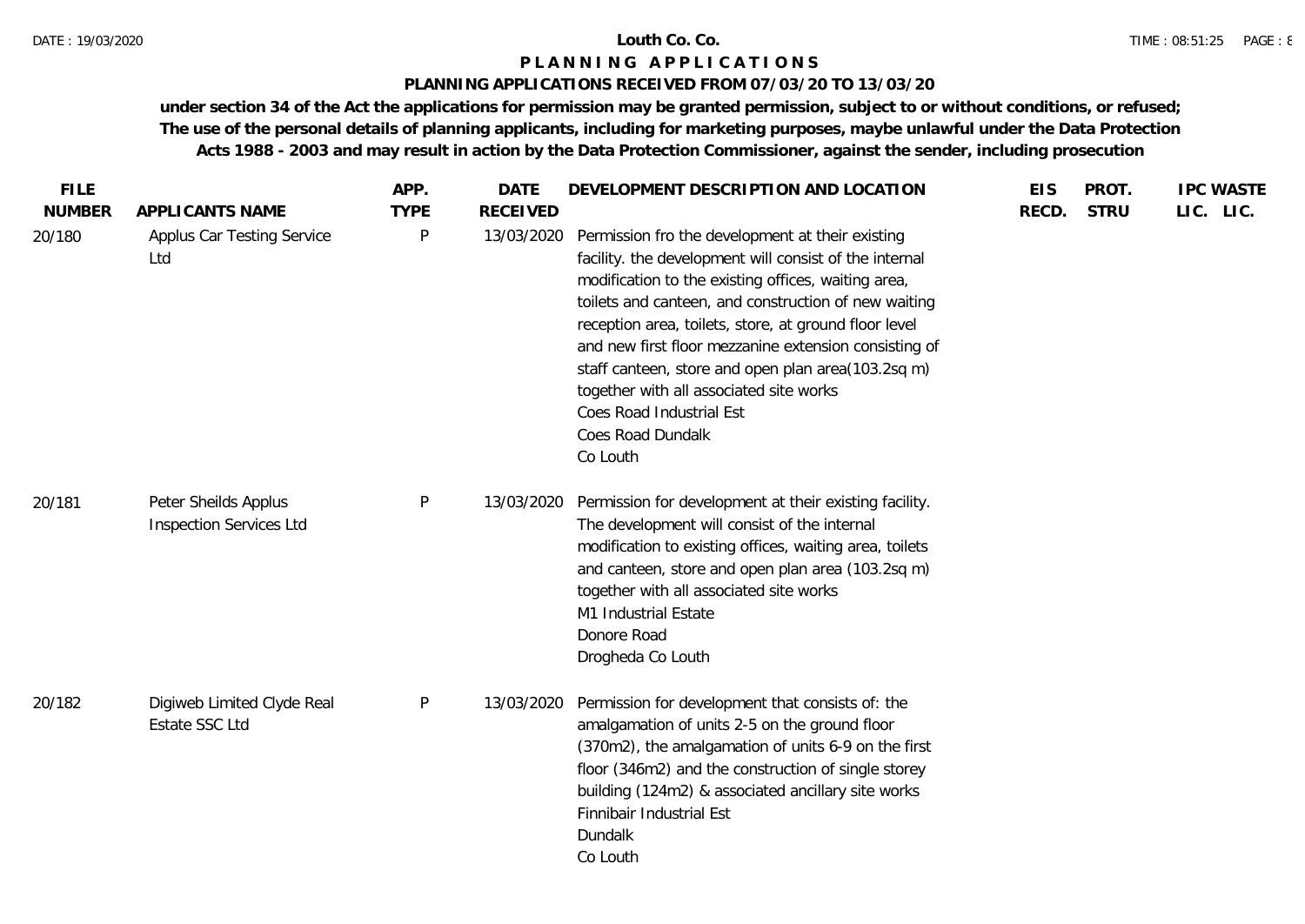# **PLANNING APPLICATIONS RECEIVED FROM 07/03/20 TO 13/03/20**

| <b>FILE</b>   |                 | APP.         | DATE            | DEVELOPMENT DESCRIPTION AND LOCATION                                                                                                                                                                                                                                                | <b>EIS</b> | PROT.       | <b>IPC WASTE</b> |
|---------------|-----------------|--------------|-----------------|-------------------------------------------------------------------------------------------------------------------------------------------------------------------------------------------------------------------------------------------------------------------------------------|------------|-------------|------------------|
| <b>NUMBER</b> | APPLICANTS NAME | <b>TYPE</b>  | <b>RECEIVED</b> |                                                                                                                                                                                                                                                                                     | RECD.      | <b>STRU</b> | LIC. LIC.        |
| 20/183        | Marion Cassidy  | $\mathsf{P}$ | 13/03/2020      | Permission for the construction of a first floor side<br>extension to the existing house and for the<br>construction of two number two storey bedroom<br>dwelling houses and all ancillary site development<br>works<br>No. 9 Carmelite Cottages<br>Marsh Road Drogheda<br>Co Louth |            |             |                  |
| 20/184        | Andrew Mooney   | P            | 13/03/2020      | Permission for development will consist of the<br>construction of a two-storey dwelling house,<br>domestic garage, a proprietary waste water<br>treatment system and all associated site works<br>Begrath<br>Monasterboice<br>Co Louth                                              |            |             |                  |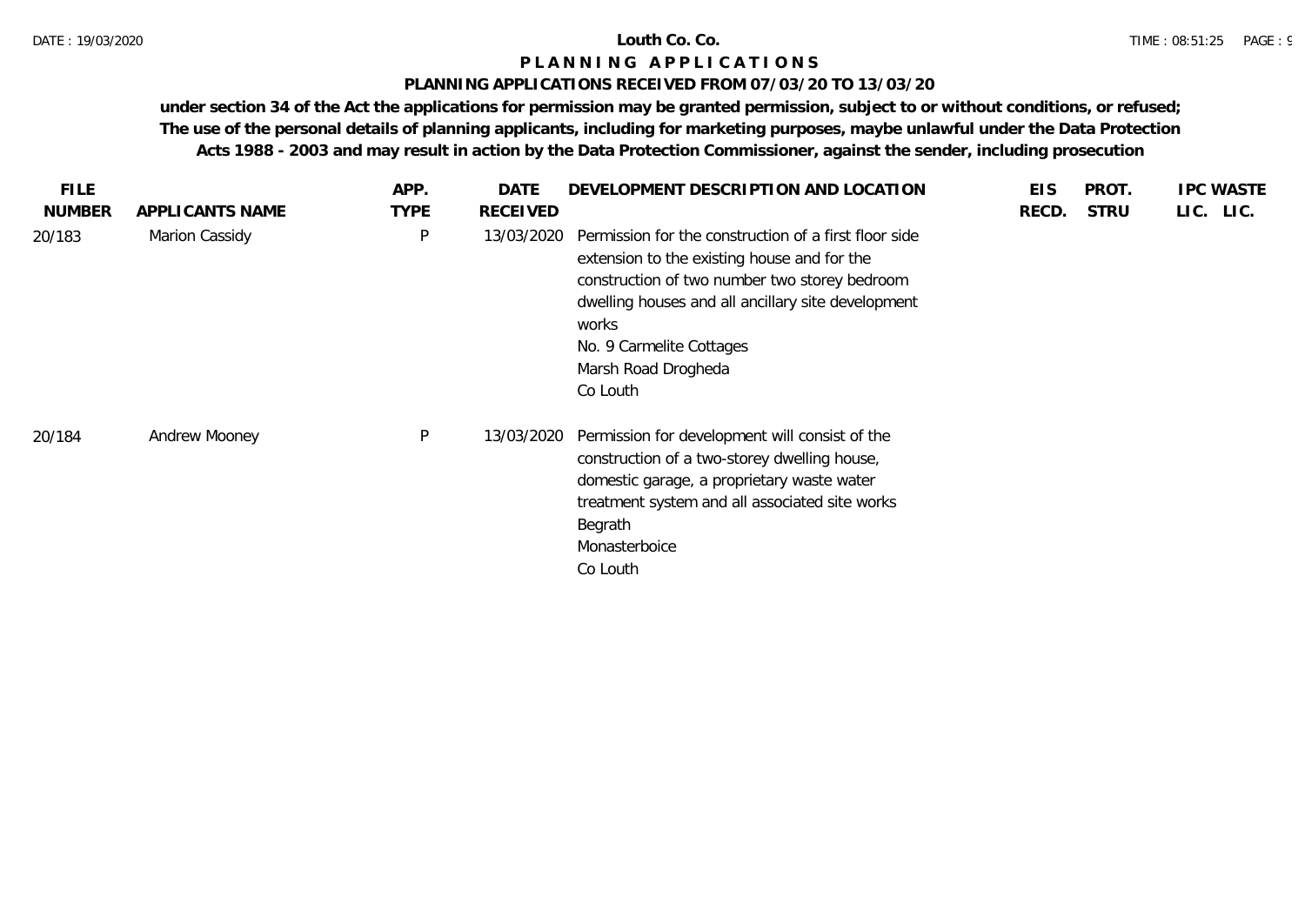### DATE : 19/03/2020 **Louth Co. Co.**

# **P L A N N I N G A P P L I C A T I O N S**

# **PLANNING APPLICATIONS RECEIVED FROM 07/03/20 TO 13/03/20**

| LIC. LIC.<br><b>NUMBER</b><br><b>TYPE</b><br><b>RECEIVED</b><br><b>STRU</b><br>APPLICANTS NAME<br>RECD.<br>Part 8: Louth County Council, Infrastructure Section<br>Infrastructure, Louth County<br>P<br>13/03/2020<br>20/185<br>hereby gives notice of its intention to carry out<br>Council<br>construction of a Park and Share Scheme at<br>Gibstown, approximately 250m west of Junction 16<br>of the M1 Motorway in County Louth. The proposed<br>works shall comprise, generally, the following: An<br>off-road 'Park & Share' car park facility at Gibstown<br>near Junction 16 M1 Motorway; A right turn lane on<br>the public road to support safe access to the facility<br>from Junction 16 M1 Motorway; A safe pick-up and<br>drop-off area for those using the facility; Improved<br>public lighting provision between Junction 16 M1<br>Motorway and the new Park and Share facility and<br>lighting of the facility; Provision for possible future<br>security measures (e.g. CCTV), electric vehicle (EV)<br>charging points and public transport connection;<br>Measures to deter use by heavy goods vehicles. All<br>associated site development works<br>Gibstown,<br>Dundalk, | <b>FILE</b> | APP. | DATE | DEVELOPMENT DESCRIPTION AND LOCATION | <b>EIS</b> | PROT. | <b>IPC WASTE</b> |
|--------------------------------------------------------------------------------------------------------------------------------------------------------------------------------------------------------------------------------------------------------------------------------------------------------------------------------------------------------------------------------------------------------------------------------------------------------------------------------------------------------------------------------------------------------------------------------------------------------------------------------------------------------------------------------------------------------------------------------------------------------------------------------------------------------------------------------------------------------------------------------------------------------------------------------------------------------------------------------------------------------------------------------------------------------------------------------------------------------------------------------------------------------------------------------------------------|-------------|------|------|--------------------------------------|------------|-------|------------------|
|                                                                                                                                                                                                                                                                                                                                                                                                                                                                                                                                                                                                                                                                                                                                                                                                                                                                                                                                                                                                                                                                                                                                                                                                  |             |      |      |                                      |            |       |                  |
|                                                                                                                                                                                                                                                                                                                                                                                                                                                                                                                                                                                                                                                                                                                                                                                                                                                                                                                                                                                                                                                                                                                                                                                                  |             |      |      | Co Louth                             |            |       |                  |